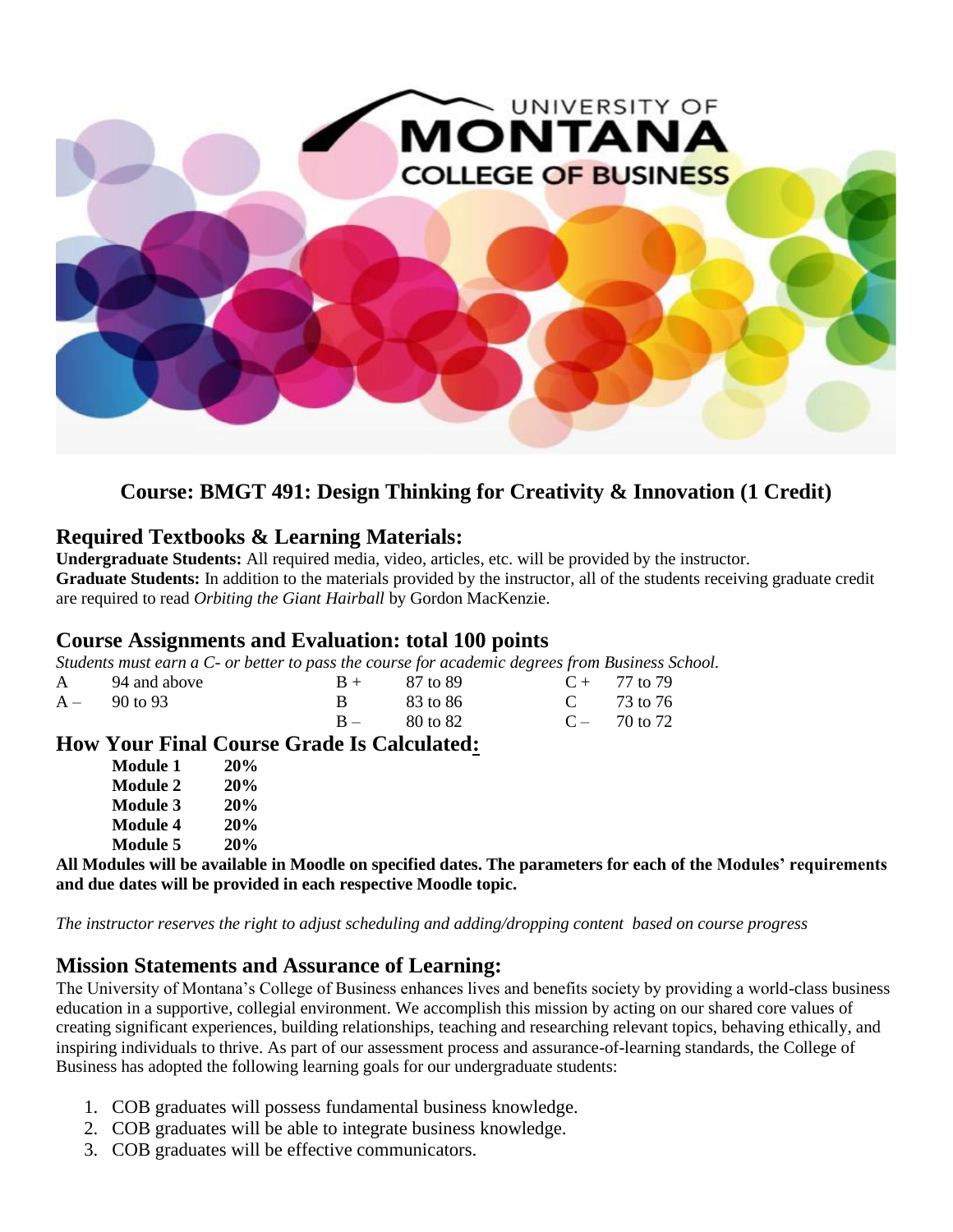- 4. COB graduates will possess problem solving skills.
- 5. COB graduates will have an ethical awareness.
- 6. COB graduates will be proficient users of technology.
- 7. COB graduates will understand the global business environment in which they operate.

#### **Behavior Expectations Professionalism**

Students are preparing to become business professionals, and professional behavior is expected at all times. Students are expected to abide by the [COB Code of Professional Conduct](COB%20Code%20of%20Professional%20Conduct) (found online at

[http://www.business.umt.edu/ethics/professional-conduct-code.php\)](http://www.business.umt.edu/ethics/professional-conduct-code.php). Treat class sessions like business meetings. Failure to adhere to these expectations may result in being asked to leave the classroom. In addition, students will:

- Remain in the class for the duration of class time (no in and out or leaving early)
- Bring all materials needed for class, including the books.
- Refrain from using any technology, including cell phones, not required for the class conduct at that time

#### **Emergency Procedures:**

In the event of a campus emergency during class, please follow instructions provided by your instructor or the UM emergency alert system. Failure to do so could hamper efforts to resolve the emergency situation in a safe, timely manner.

#### **Disability Services for Students:**

Students with disabilities will receive reasonable modifications in this course. The student's responsibilities are to request them from me with sufficient advance notice and to be prepared to provide official verification of disability and its impact from Disability Services for Students. Please speak with me after class or during my office hours to discuss the details. For more information, visit the website for the office of [Disability Services for Students](http://www.umt.edu/dss/) (found online at [http://www.umt.edu/dss/\)](http://www.umt.edu/dss/).

#### **Grievance Procedures**

The formal means by which course and instructor quality are evaluated is through the written evaluation procedure at the end of the semester. The instructor and department chair receive copies of the summary evaluation metrics and all written comments sometime *after* course grading is concluded. Students with concerns or complaints during the semester should first communicate these to the instructor. This step almost always resolves the issue. If the student feels that the conflict cannot be resolved after meeting with the instructor, the student should contact the department head. If, after speaking with the department head and the instructor, the student still feels that the conflict has not been resolved, contact the Associate Dean of the College of Business.

#### **Academic Misconduct:**

All students must practice academic honesty. Academic misconduct is subject to an academic penalty by the course instructor and/or a disciplinary sanction by the University. The University of Montana Student Conduct Code specifies definitions and adjudication processes for academic misconduct and states, "Students at the University of Montana are expected to practice academic honesty at all times." **IMPORTANT: It is the student's responsibility to be familiar with the** [Student Conduct Code](http://www.business.umt.edu/ethics/professional-conduct-code.php)**, including definitions of academic misconduct**. (found online at [http://www.umt.edu/vpsa/policies/student\\_conduct.php\)](http://www.umt.edu/vpsa/policies/student_conduct.php).

The School of Business Administration endorses academic honesty as a pillar of integrity crucial to the academic institution. Academic honesty is an important step towards developing an ethical backbone needed in a professional career. Failure to practice academic honesty is considered academic misconduct. Academic misconduct will be penalized to the fullest extent. Students are expected to:

- Be knowledgeable of activities that are considered academic misconduct, as defined in section V.A. of the UM Student Conduct Code,
- Practice academic honesty on all exams, quizzes, homework, in-class assignments, and all other activities that are part of the academic component of a course,
- Encourage other students to do the same.

Confusion may arise in what is and is not academic misconduct. Students should ask if they are unsure if a behavior will be viewed as academic misconduct. A good rule of thumb is that any credit-earning activity in a course should represent